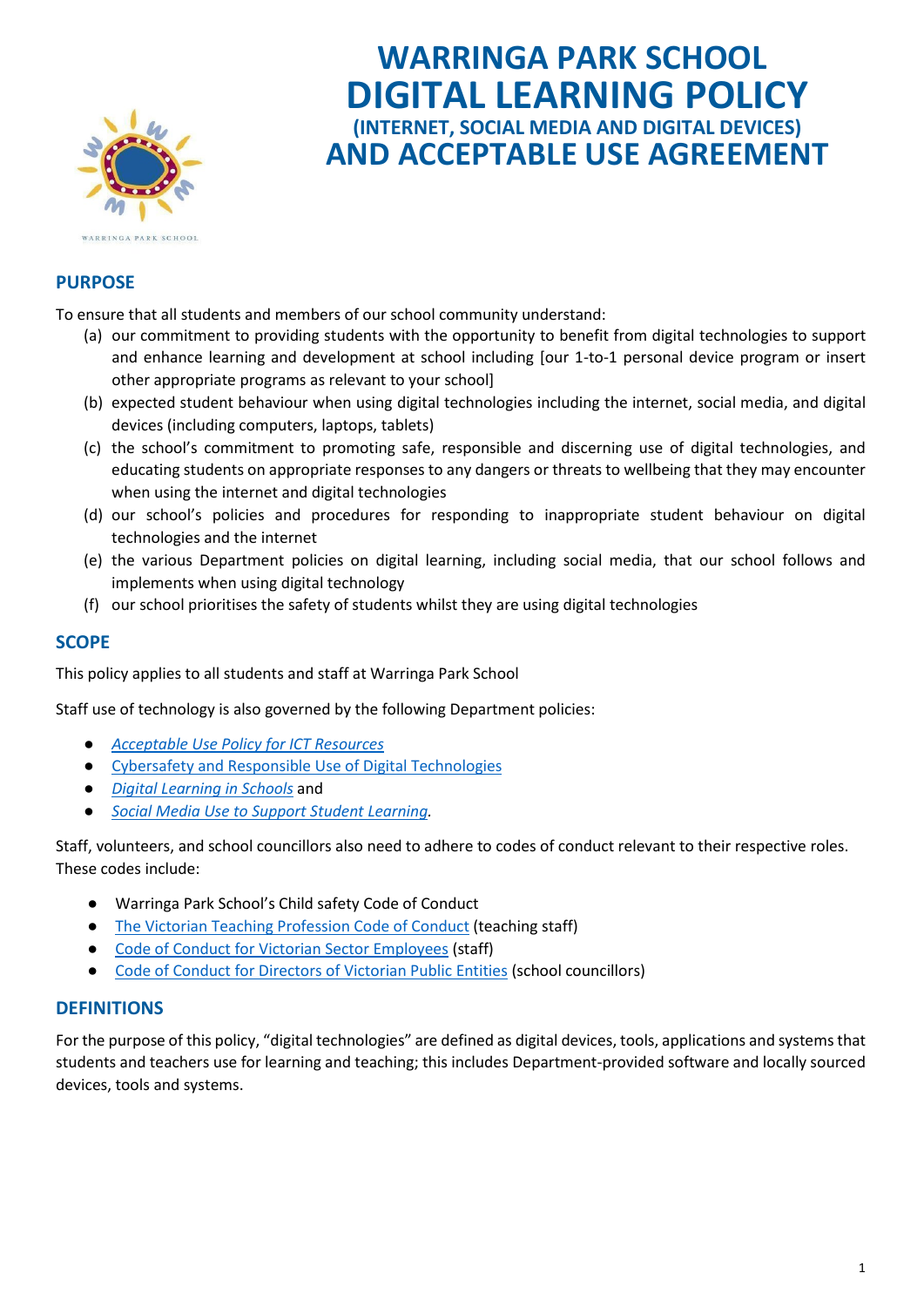## **POLICY**

#### **VISION FOR DIGITAL LEARNING AT OUR SCHOOL**

The use of digital technologies is a mandated component of the Victorian Curriculum F-10.

Safe and appropriate use of digital technologies, including the internet, apps, computers and tablets, can provide students with rich opportunities to support learning and development in a range of ways.

Through increased access to digital technologies, students can benefit from learning that is interactive, collaborative, personalised, engaging and transformative. Digital technologies enable our students to interact with and create high quality content, resources and tools. It also enables personalised learning tailored to students' particular needs and interests and transforms assessment, reporting and feedback, driving new forms of collaboration and communication.

Example School believes that the use of digital technologies at school allows the development of valuable skills and knowledge and prepares students to thrive in our globalised and inter-connected world. Our school's vision is to empower students to use digital technologies safely and appropriately to reach their personal best and fully equip them to contribute positively to society as happy, healthy young adults.

### **SCHOOL OWNED IPAD PROGRAM AT WARRINGA PARK SCHOOL**

Warringa Park School operates a fully school funded 1 to 1 iPad program. Each student will receive a school iPad that includes several standard operating apps to be used at school.

The school iPad should always remain at school to be used in the classroom as directed by the classroom teachers. iPads are stored in a secure locker and charged every night and have an expected life cycle of 3 years. At the end of the device life cycle, the device is collected and replaced with a current model iPad.

All iPads are managed and supervised by Warringa Park School and can be locked, and tracked via GPS if they haven't connected to our network in 30 days

All traffic going in and out of all school devices, while connected to the school network can be monitored, and blocked.

School used keyword searches to send live reports based on "at risk" terms. These searches can and will be shared with classroom teachers, level leaders, principal team and school wellbeing teams.

## **PERSONAL DEVICES AT WARRINGA PARK SCHOOL**

Warringa Park School supplies all students with an iPad. Classes at our school are delivered with the use of iPads

Please note that our school does not have insurance to cover accidental damage to students' devices, and parents/carers are encouraged to consider obtaining their own insurance for their child's device.

No IT support will be provided for personal devices and they will be unable to join the school network.

### **SAFE AND APPROPRIATE USE OF DIGITAL TECHNOLOGIES**

Digital technologies, if not used appropriately, may present risks to users' safety or wellbeing. At Warringa Park School, we are committed to educating all students to use digital technologies in ways that respect the dignity of ourselves and others and promote full flourishing for all, equipping students with the skills and knowledge to navigate the digital world.

At Warringa Park School, we:

- use online sites and digital tools that support students' learning, and focus our use of digital technologies on being learning-centred
- use digital technologies in the classroom for specific purpose with targeted educational or developmental aims
- supervise and support students using digital technologies for their schoolwork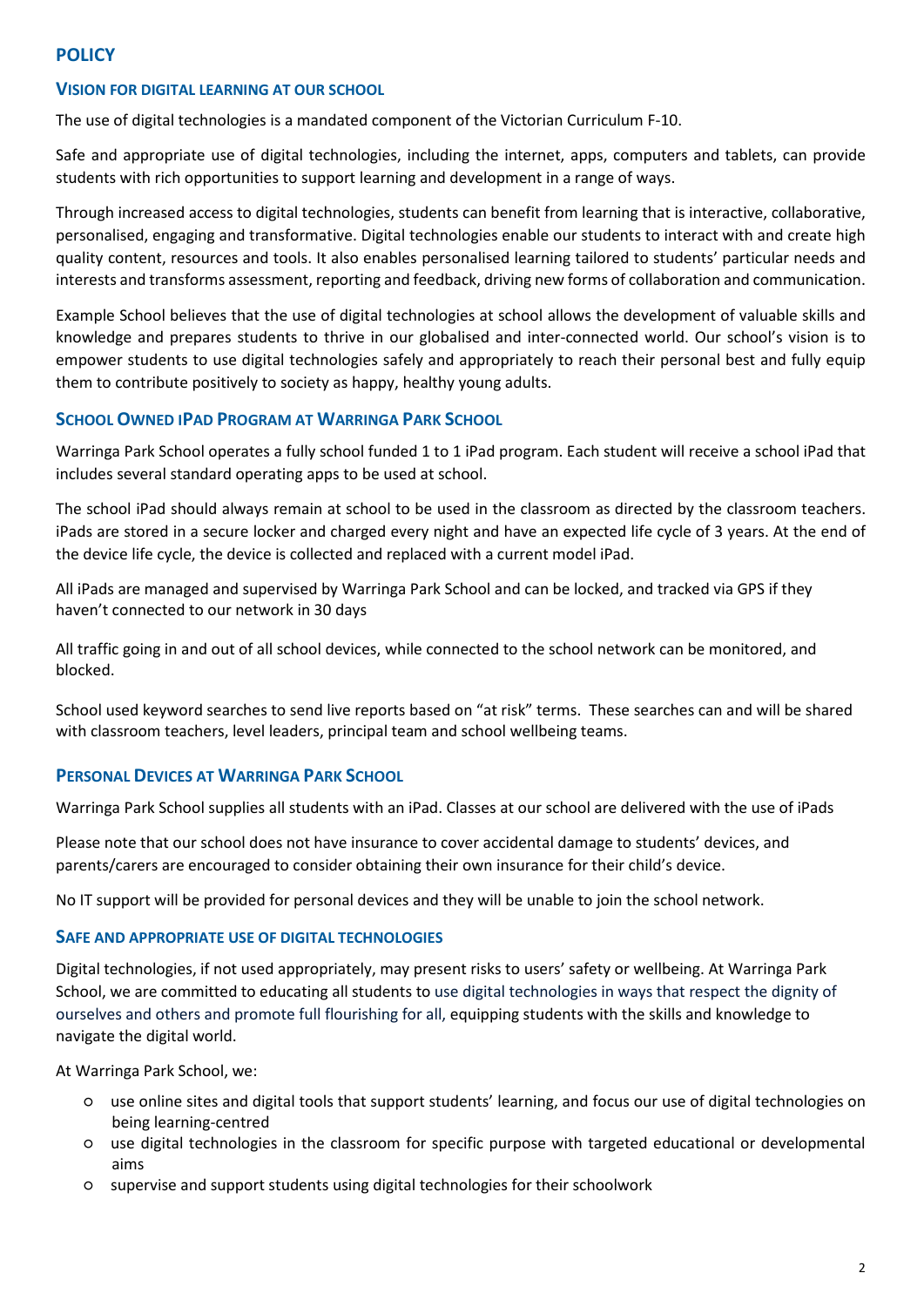- effectively and responsively address any issues or incidents that have the potential to impact on the wellbeing of our students
- have programs in place to educate our students to be safe, responsible and discerning users of digital technologies, including our digital technologies classes.
- educate our students about digital issues such as privacy, intellectual property and copyright, and the importance of maintaining their own privacy and security online
- actively educate and remind students of our *Student Engagement* policy that outlines our School's values and expected student behaviour, including online behaviours
- have an Acceptable Use Agreement outlining the expectations of students when using digital technologies for their schoolwork
- use clear protocols and procedures to protect students working in online spaces, which includes reviewing the safety and appropriateness of online tools and communities and removing offensive content at the earliest opportunity
- educate our students on appropriate responses to any dangers or threats to wellbeing that they may encounter when using the internet and other digital technologies
- provide a filtered internet service at school to block access to inappropriate content
- refer suspected illegal online acts to the relevant law enforcement authority for investigation
- support parents and carers to understand the safe and responsible use of digital technologies and the strategies that can be implemented at home through regular updates in our newsletter, information sheets, website/school portal and information sessions.

Distribution of school owned devices to students and personal student use of digital technologies at school will only be permitted where students and their parents/carers have completed a signed Acceptable Use Agreement.

All messages created, sent or retrieved on the school's network are the property of the school. The school reserves the right to access and monitor all messages and files on the computer system, as necessary and appropriate. Communications including text and images may be required to be disclosed to law enforcement and other third parties without the consent of the sender.

### **SOCIAL MEDIA USE**

Our school follows the Department's policy o[n Social Media Use to Support Learning](https://www2.education.vic.gov.au/pal/social-media/policy) to ensure social media is used safely and appropriately in student learning and to ensure appropriate parent notification occurs or, where required, consent is sought. Where the student activity is visible to the public, it requires consent.

In accordance with the Department's policy on social media, staff will not 'friend' or 'follow' a student on a personal social media account or accept a 'friend' request from a student using a personal social media account unless it is objectively appropriate, for example where the student is also a family member of the staff.

If a staff member of our school becomes aware that a student at the school is 'following' them on a personal social media account, Department policy requires the staff member to ask the student to 'unfollow' them, and to notify the school and/or parent or carer if the student does not do so.

#### **STUDENT BEHAVIOURAL EXPECTATIONS**

When using digital technologies, students are expected to behave in a way that is consistent with Warringa Park Schools *Statement of Values, Student Wellbeing and Engagement policy, and Bullying Prevention policy.*

When a student acts in breach of the behaviour standards of our school community (including cyberbullying, using digital technologies to harass, threaten or intimidate, or viewing/posting/sharing of inappropriate or unlawful content), Warringa Park School will institute a staged response, consistent with our student engagement and behaviour policies*.*

Breaches of this policy by students can result in a number of consequences which will depend on the severity of the breach and the context of the situation. This includes:

○ removal of network access privileges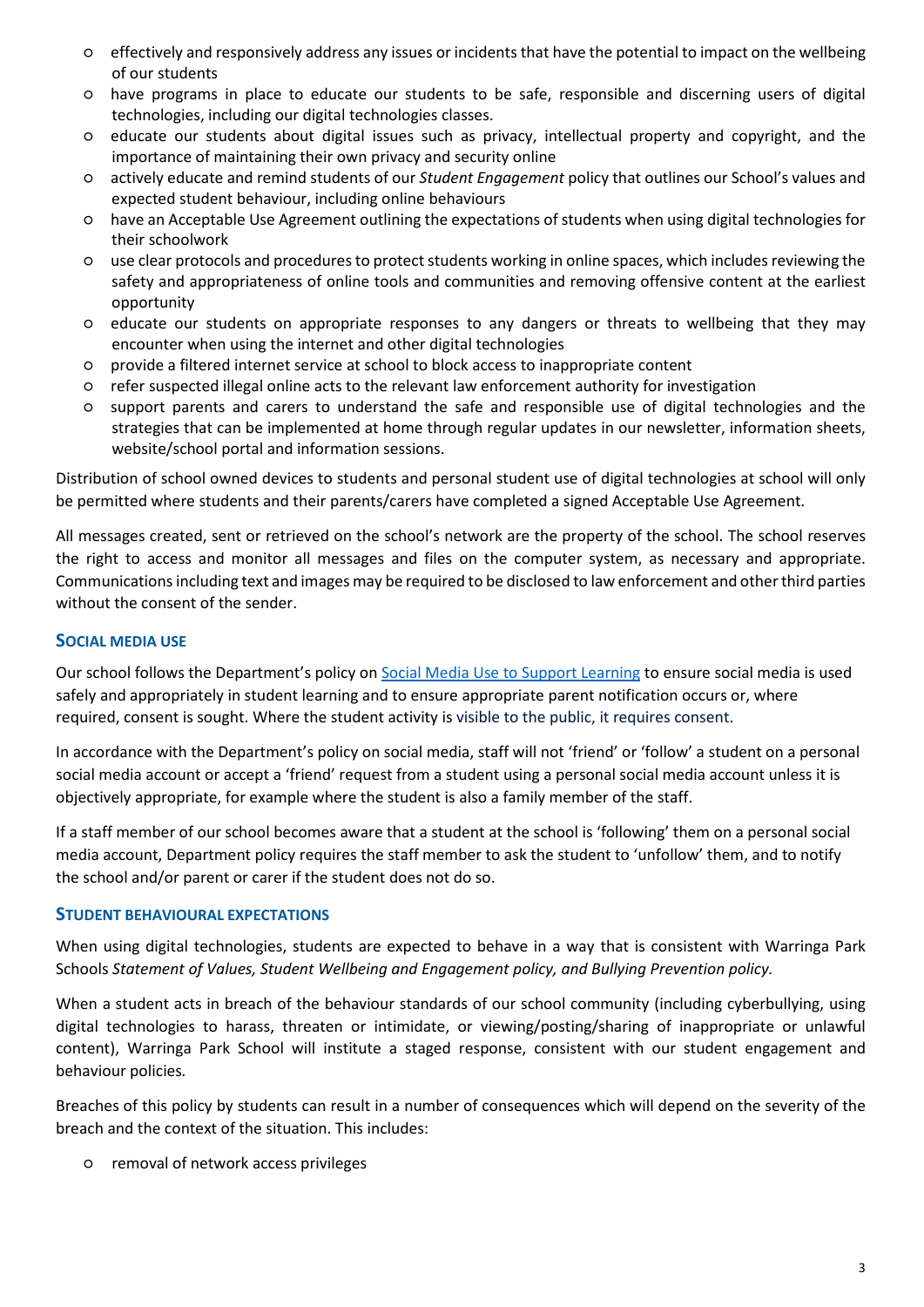- removal of email privileges
- removal of internet access privileges
- removal of printing privileges
- other consequences as outlined in Warringa Park Schools *Student Wellbeing and Engagement* and *Bullying Prevention* policies.

## **COMMUNICATION**

This policy will be communicated to our school community in the following ways

- Available on our school's website
- Included in staff induction and child safety training processes
- Discussed at staff briefings/meetings as required
- Included in our staff handbook/manual
- Discussed at parent information nights/sessions
- Included in transition and enrolment packs
- Included as annual reference in school newsletter
- Made available in hard copy from school administration upon request

## **POLICY REVIEW AND APPROVAL**

| Policy last reviewed           | $20th$ June 2022                          |
|--------------------------------|-------------------------------------------|
| Consultation [delete this      | School Council, IT manager, IT department |
| section if you did not consult |                                           |
| when developing or reviewing   |                                           |
| this policy]                   |                                           |
| Approved by                    | Principal and School Council              |
| Next scheduled review date     | $20th$ June 2024                          |

## **ANNEXURE A: ACCEPTABLE USE AGREEMENT**

### **ACCEPTABLE USE AGREEMENT**

The students at Warringa Park School are provided an Apple iPad. The iPad is an important tool to help support student learning and must be used appropriately. Students and parents/guardians are responsible for the care of the iPad outside of school supervision and must ensure all points on the signed iPad Home Agreement and this document, the Full iPad Home Agreement are adhered too.

- The iPad is for the sole use of the students of Warringa Park School. Siblings, friends and family members are not permitted to use the iPad for any purpose.
- The iPad must come to school sufficiently charged for use every day. If the device is not sufficiently charged on a reoccurring basis the device may be kept at school for a specified period of time, or indefinitely if the issue persists.
- The iPad must remain within the school issued protective cover at all times. Cleaning of the screen will be attended to by a staff member any time at your request, not by parents/guardians or students.
- Students, parents/guardians must not alter the iPad settings. In particular, passcode locks should not be configured on the device without prior consent of the IT Department.
- Any problem with the students iPad must be reported to the classroom teacher as soon as possible.
- Parents/guardians may be held responsible for loss or any physical damage to the iPad or protective cover that occurs outside of school supervision. Parents/guardians may be charged a fee to cover the cost of repair or replacement. Should loss or physical damage occur, the classroom teacher should be informed immediately. The student or parents/guardians may be required to provide a completed statutory declaration form.